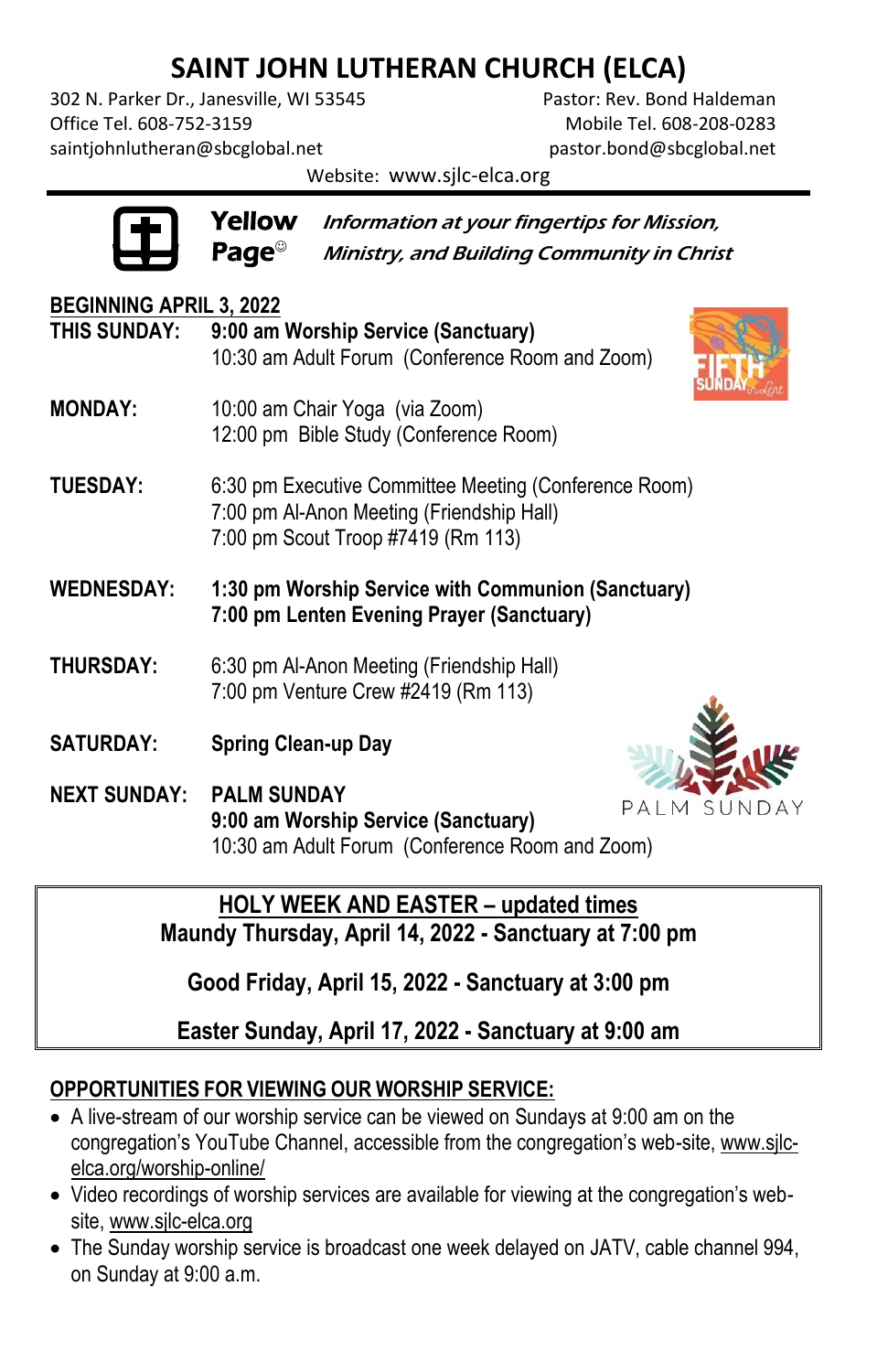#### **WE ARE PRAYING FOR MEMBERS AND FRIENDS OF THE CONGREGATION:**

Maxine A., Bill E., The Family of Asher, Ben C., Chris, Ruth B., Indie R., Ryan, Dennis, Blaine, Janet, Jason P., Judy B., Adam, Paul, Ron, David, Kirk, Mavis C., Diane, Pat M., Kelly K., Jack A., Shelly, Jada, Lorraine W., Kay, Glen, Judy, Annette U., Judi M., Ronald L., Russell, Karliene T., Duane J., Ruth, Diana, Janet J., Kim J., Bob, Drew, Jodi P., Teri C., Virginia Z., Bill D., Rosann D., Jennifer M., all those effected by Covid-19, and healthcare workers.

*Please call the congregation office if you or family members are hospitalized. The hospitals cannot be relied on to inform us.* 

## **PANDEMIC PROTOCOLS**

*Jesus said, "I give you a new commandment, that you love one another. Just as I have loved you, you also should love one another. By this everyone will know that you are my disciples, if you have love for one another" (Jn. 13:34-35). And the Apostle Paul reminds us that love "does not insist on its own way" (1 Cor. 13:5).*



Please know that the Congregation Council will continue to review our pandemic protocols regularly and adjust them as necessary. The following protocols are in effect at this time:

- Wearing a mask during worship is optional at this time.
- There are three tiers of seating safety: (1) The pews on the main floor of the nave are open for family groups. Please consider your physical distance. (2) The back two rows of seating on each side (4 family groups) are marked and reserved for those wearing masks and needing more distance (greater than 6 feet) from others to feel safe. (3) Upstairs balcony seating (font side) is available for masked non-singers.
- Members are reminded to maintain some physical distance when visiting with one another, especially before and after worship service.
- On the fourth Sunday of each month there will be no singing during our worship service. This is to accommodate those who have concerns about singing and the risk of Covid infection. It makes it possible for those who desire to worship without singing to come to receive Word and Sacrament on Sunday morning.
- The Wednesday Holy Communion Service is always a spoken service and safest.

We do things like get vaccinated, wear face coverings, maintain physical distance, and curtail our singing for the sake of one another. While these actions may be inconvenient or uncomfortable, we seek to live out our love for our neighbor, in faithful obedience to our Lord, Jesus Christ.



#### **FIRESIDE TRIP 2022**

This year's group trip to the Fireside will take place on September 27, 2022. The musical group featured this year is the Legacy Five (check the March Messenger for more details about the musicians and the trip). Tickets are limited and need

to be purchased in advance. Each ticket includes the musical performance, a chicken and fish buffet, and the tip, for a total of \$43.00 per person. Please contact Diana Winger at 608- 756-3748 if you are interested in attending. Tickets are limited and will sell out fast! **UPDATE: There are only eight tickets still available. Call today!**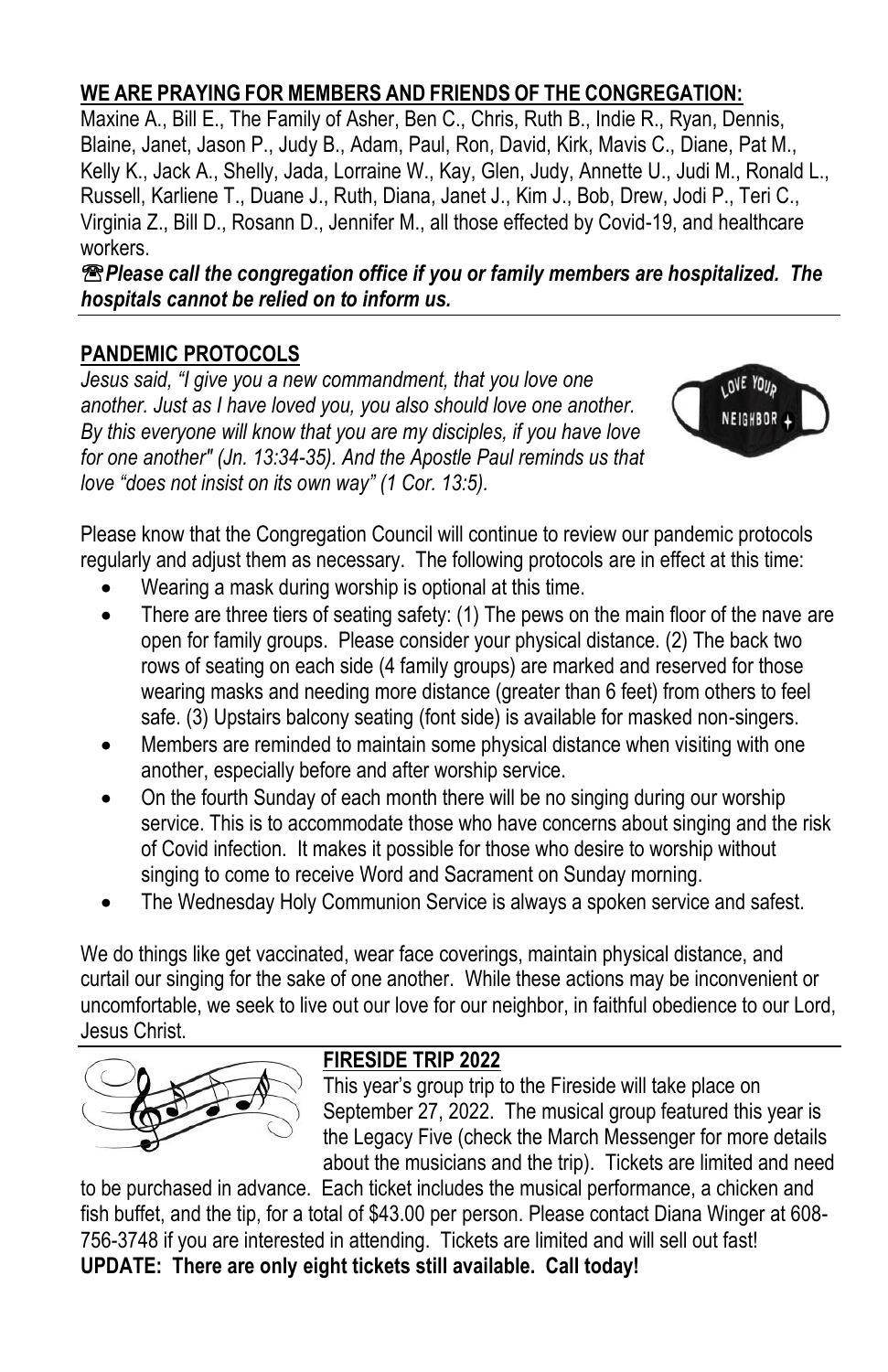## **ADULT FORUM, LENTEN SEASON 2022**

Join us for conversations on Sunday morning at 10:30 a.m. in the Conference Room or by Zoom. We will be studying ELCA Social Statements and social issues from a Lutheran perspective during this series of classes. **Class resumes this morning!** Zoom participants should have an identifiable name in your Zoom app and will be admitted. <https://us02web.zoom.us/j/87847849773?pwd=L3VBdFMxTEE4Tmkyc0kxN2JubUpzZz09> Meeting ID: 878 4784 9773 OR One tap mobile +13126266799,,87847849773#,,,,\*591341# US (Chicago) +13017158592,,87847849773#,,,,\*591341# US (Washington DC) OR Dial by your location  $+16465588656$  US (New York)

+1 646 558 8656 US (New York)



## **LENTEN SCHEDULE**

**Weekly Lenten Services will be held on every Wednesday during Lent.** There is a long tradition among Lutherans of dedicating more time for worship during Lent, usually by attendance at a mid-week worship service. **Lenten Mid-week services will be offered at 1:30** 

**and 7:00 p.m. Wednesdays, April 6 and 13th.** The 1:30 p.m. service will be our usual spoken Holy Communion. The 7:00 p.m. service will be based on Evening Prayer from the *Lutheran Book of Worship*. I anticipate some singing, perhaps a couple of songs, at this evening service, but you can be assured that there will be plenty of space to physically distance.

## **COVID VACCINE UPDATES**

**Everyone 5 years of age and older is eligible to get a COVID-19 vaccination. COVID-19 Vaccine booster shots are available for everyone over the age of 12, who was previously vaccinated. Boosters are approved for anyone over the age of 18. To find a vaccine provider near you, visit** 



**https://rockcountyshot.com/locations/ OR th[e vaccine registry](https://vaccinate.wi.gov/en-US/covid-19%20vaccine/) is** 

**available online and via telephone at 844-684-1064 (toll-free) between 7 a.m. and 7 p.m. They can assist you with scheduling vaccines and boosters.**

**There is no cost to the patient for a vaccine.** Even if you have a regular doctor or a specific clinic, you can go anywhere to get the vaccine, including pharmacies or vaccine clinics**.** If you need a ride to your COVID-19 vaccine appointment, call 211. You can get a free ride to your vaccine appointment, anywhere in Rock County.

**GET VACCINATED AT HOME!** The Rock County Public Health Department is scheduling in-home COVID-19 vaccine appointments for those who live in the Janesville Fire and EMS service area and are unable to travel to an appointment, as well as their caregivers. **Call 608-352-6727 to schedule for yourself and your caregiver.**